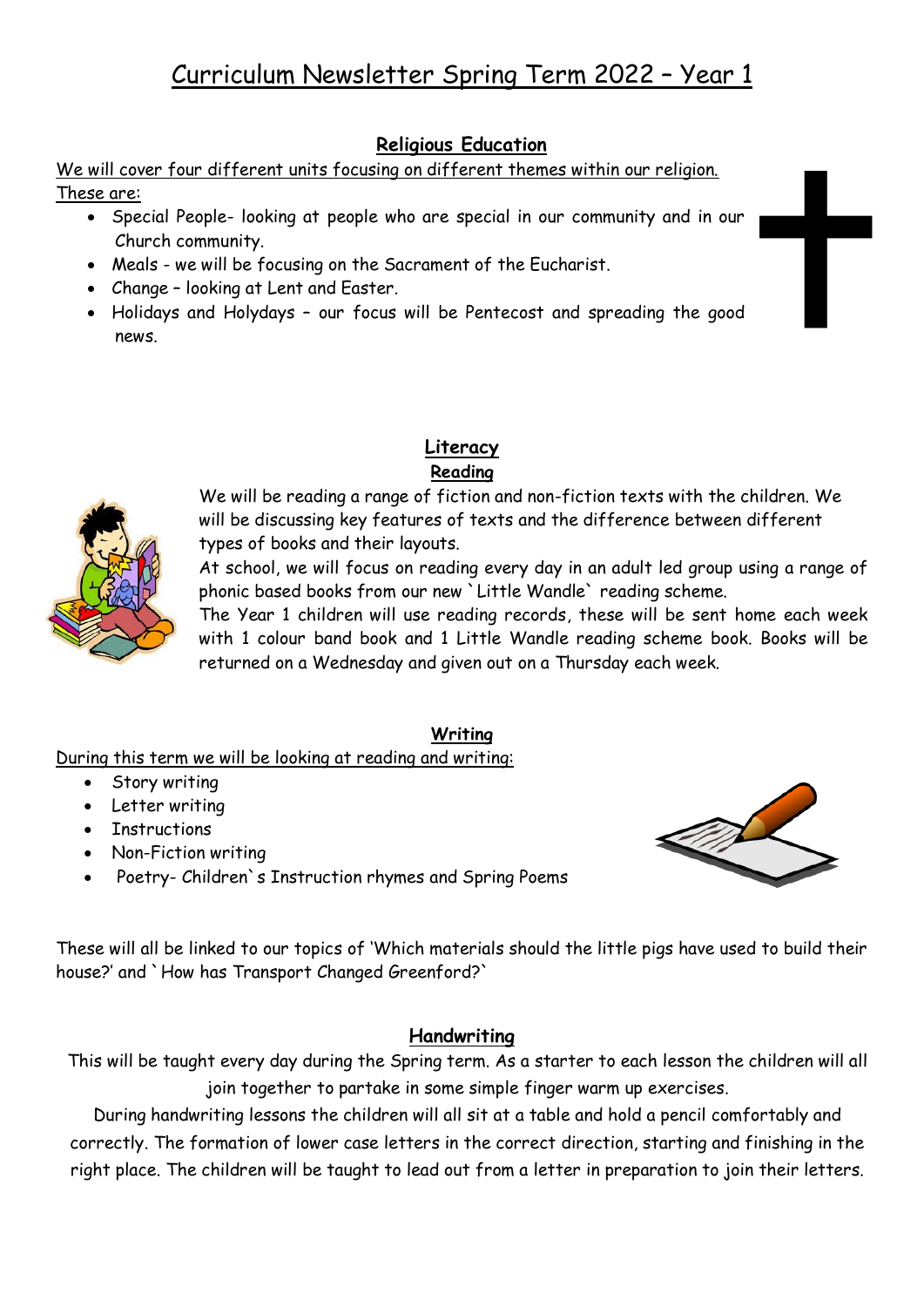# **Phonics**



We are teaching the children daily phonics through our Little Wandle phonics scheme. This teaches the children Phase 5 sounds and continues revising the phase 3 & 4 sounds and tricky words. Some children will receive daily keep up sessions. If there are any sounds that you do not recognise please email through the school admin address and either Mrs Bratchell or Ms Hashi will contact you with support. When reading with your child we will be encouraging them to sound out any unknown words.

# **Grammar and Punctuation**

#### This term we will be focusing on:

- finger spaces
- capital letters
- full stops

## **Maths**

We aim to cover the following topics this term:

We aim to cover the following topics this term:

- Doubles
- Halves
- Quarters
- 2D and 3D shapes
- Position, direction and movement
- Giving and following directions
- Different turns
- Programming floor robots
- Comparing
- Measuring length and height

By the end of this term children will continue to:

- Count to and across 100, forwards and backwards with zero or one or from any given number.
- Read and write numbers from 1-20 in numerals and words.
- Practise number bonds to 10 and 20.
- Count in 2s, 5s and 10s.

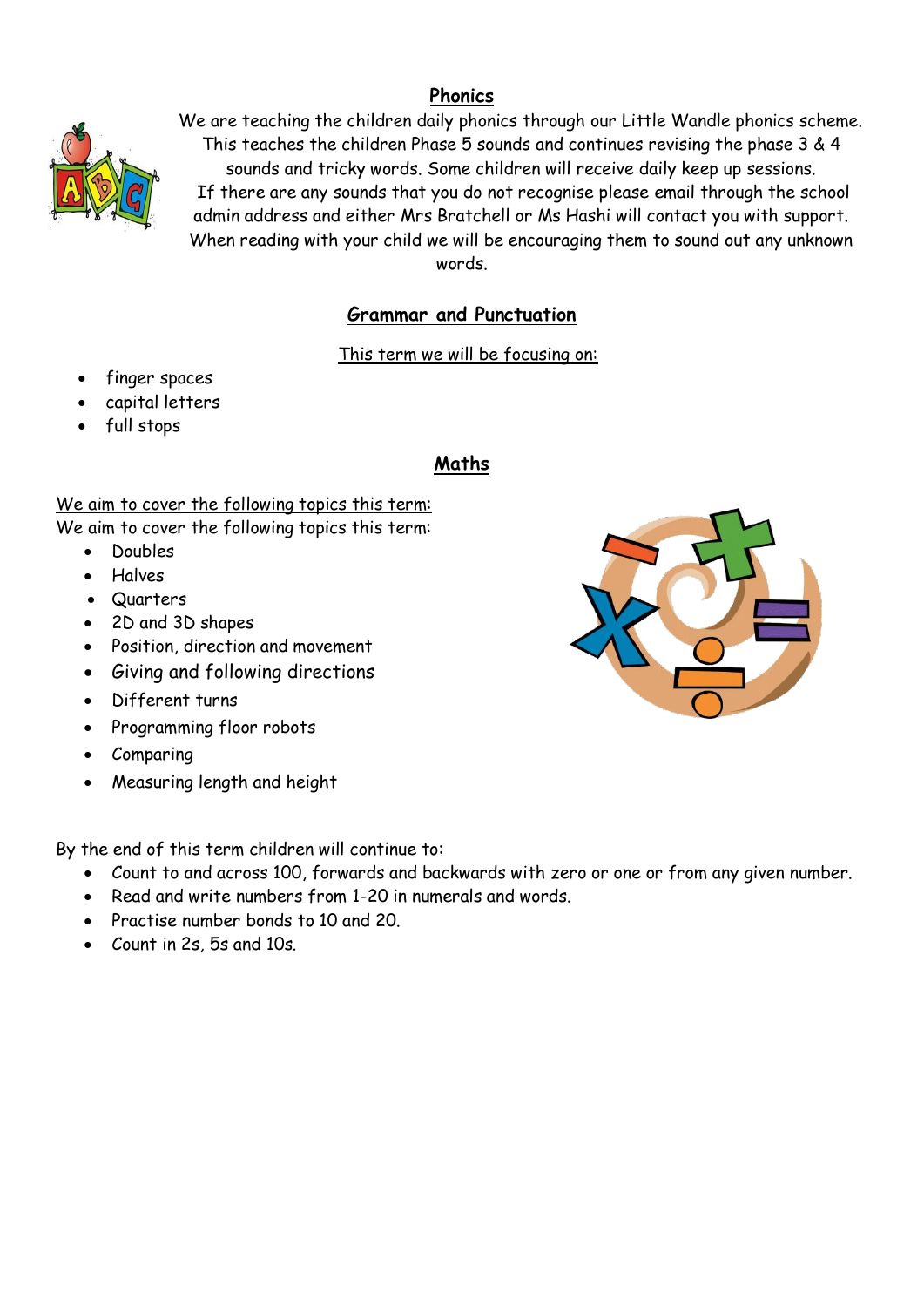## **Science/History/Geography**

**Spring 1:** Which materials should the little pigs have used to build their house?

Within this topic children cover:

- Exploring different materials and their uses.
- Distinguish between an object and the material from which it is made.
- Identify and name a variety of everyday materials, including wood, plastic, glass, metal, water, and rock.
- Describe the simple physical properties of a variety of everyday materials
- Compare and group together a variety of everyday materials on the basis of their simple physical properties.





Within this topic children cover:

- Landmarks.
- Reading a map.
- Designing and making a map.
- Using a key.
- Identifying changes to our local community.





Also within this topic children will be investigating:

- The features of a plant.
	- How plants grow.
- What a plant needs to help it grow.
	- Planting.

**The children will also be taught Art and DT, PE, PSHE, Computer studies and take part in and assemblies.**